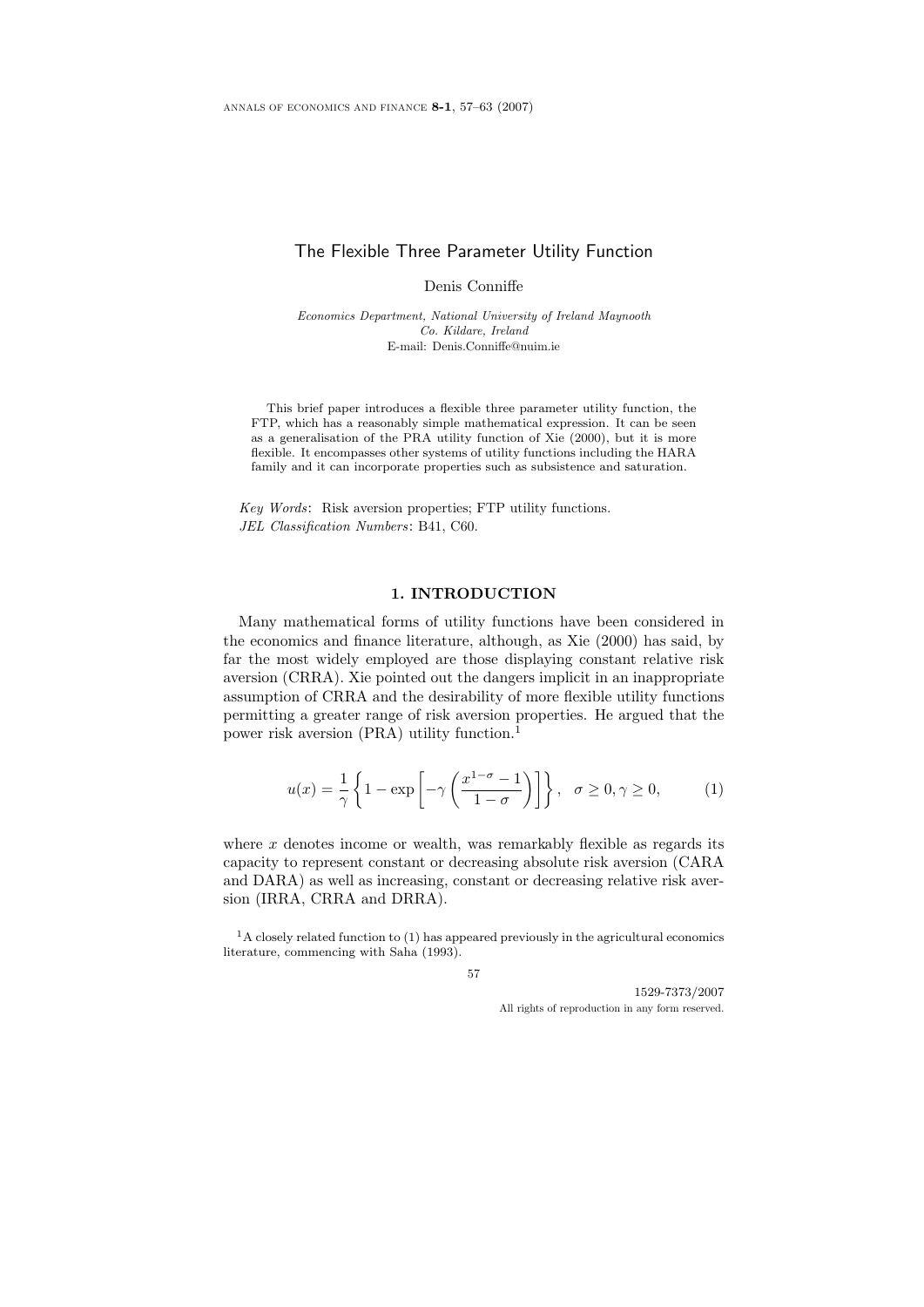#### 58 DENIS CONNIFFE

While Xie's assessment is certainly valid, it is quite feasible to find a still more flexible function, which also has a reasonably simple mathematical expression, which can represent an even wider range of risk aversion behaviour. While it can be seen as a natural generalisation of the PRA function, it can incorporate properties, such as subsistence and saturation, that (1) can not. It also encompasses other systems of utility functions including the hyperbolic absolute risk aversion (HARA) family. I call this new function the flexible three parameter (FTP) utility function and its form and properties constitute the content of this short paper.

## 2. THE FLEXIBLE THREE PARAMETER (FTP) UTILITY **FUNCTION**

The flexible three parameter (FTP) utility function is

$$
u(x) = \frac{1}{\gamma} \left\{ 1 - \left[ 1 - k\gamma \left( \frac{x^{1-\sigma} - 1}{1 - \sigma} \right) \right]^{\frac{1}{k}} \right\}.
$$
 (2)

The special case  $k = 0$  is worth immediate attention since it gives the PRA. Remembering

$$
\lim_{n \to \infty} \left( 1 - \frac{y}{n} \right)^n = e^{-y}
$$

shows that (2) then becomes (1). The permissible ranges of parameters will be discussed later, but it should be immediately noted that to avoid imaginary numbers for non integer values of  $1/k$ ,

$$
1 - k\gamma \left(\frac{x^{1-\sigma} - 1}{1 - \sigma}\right) > 0.
$$
\n(3)

As will be seen, for some combinations of parameter values this will imply that  $x$  is bounded either below or above. This will not be a limitation on the model; rather, it will be shown to permit the representation of subsistence or saturation levels of income or wealth.

The derivative of (2) is

$$
u'(x) = x^{-\sigma} \left[ 1 - k\gamma \left( \frac{x^{1-\sigma} - 1}{1 - \sigma} \right) \right]^{\frac{1}{k} - 1},
$$

which is real if (3) holds and is positive as required for a utility function. The second derivative is

$$
u''(x) = -x^{-\sigma} \left[ 1 - k\gamma \left( \frac{x^{1-\sigma} - 1}{1-\sigma} \right) \right]^{\frac{1}{k}-1} \left[ \frac{(1-k)\gamma x^{-\sigma}}{1 - k\gamma \left( \frac{x^{1-\sigma} - 1}{1-\sigma} \right)} + \frac{\sigma}{x} \right], \quad (4)
$$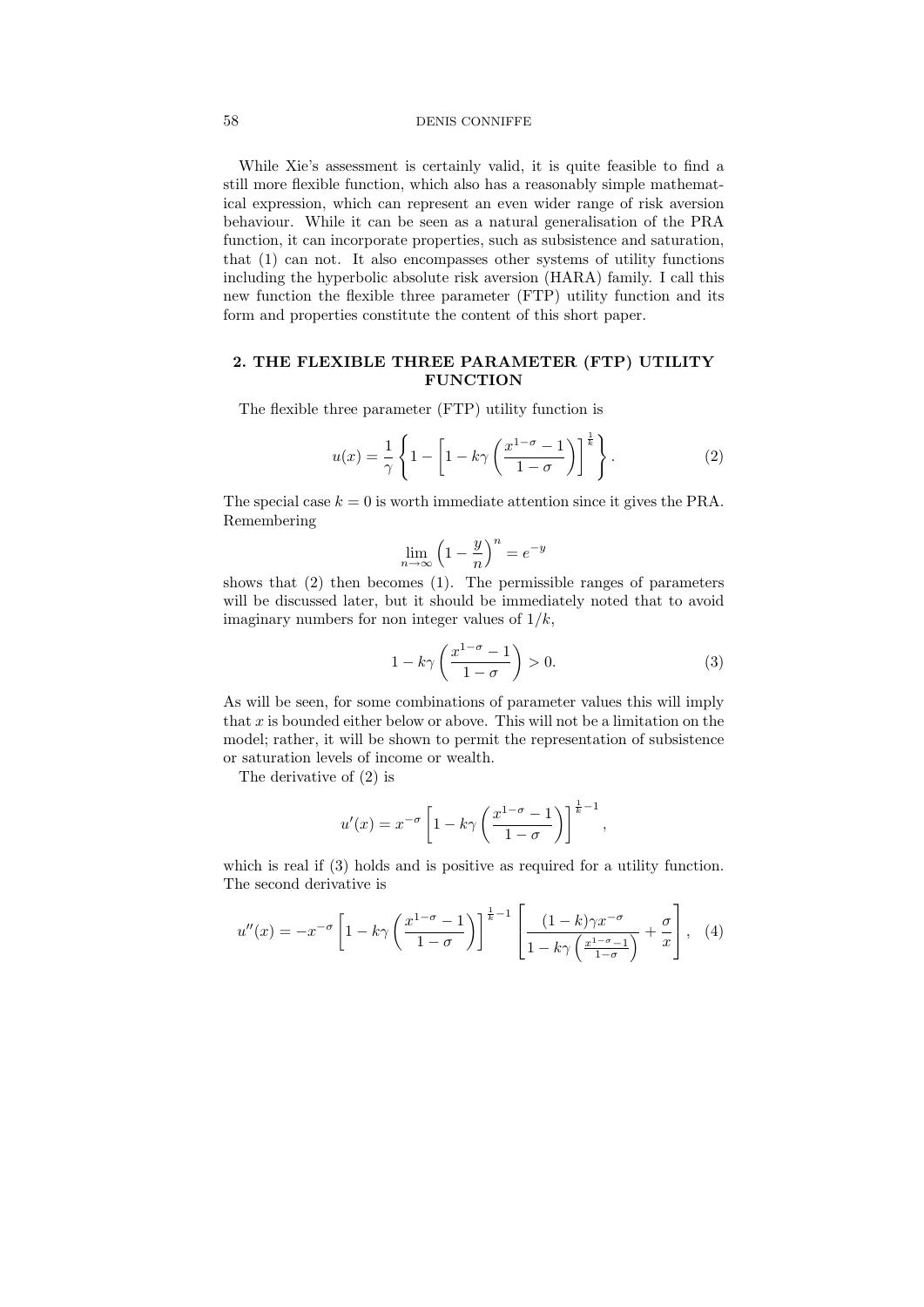and must be negative if the utility function is to represent risk aversion. This will certainly be the case if we impose the additional conditions of  $k \leq 1$  and  $\gamma$  and  $\sigma$  positive, but can also be true for some x outside these parameter ranges. For example, if  $\sigma$  is negative (4) is still negative provided

$$
x^{|\sigma|+1} > \frac{|\sigma|(1+|\sigma|+k\gamma)}{\gamma(1+|\sigma|-k)}.\tag{5}
$$

However, unless explicitly stated otherwise,  $\gamma$  and  $\sigma$  will be taken as positive in subsequent developments, although  $k$  may be either positive or negative. Note too that although the utility functions (1) and (2) are zero for  $x = 1$  and negative for  $x < 1$ ,  $u'(x)$  and  $u''(x)$  are still positive and negative respectively, so that the functions retain validity for  $0 < x < 1$ .

The Arrow-Pratt coefficient of absolute risk aversion  $-u''(x)/u'(x)$  is

$$
R_A = \frac{(1-k)\gamma x^{-\sigma}}{1 - k\gamma \left(\frac{x^{1-\sigma}-1}{1-\sigma}\right)} + \frac{\sigma}{x}
$$
(6)

and the coefficient of relative risk aversion is  $R_R = xR_A$ . As will become evident, the FTP can cater for IARA, CARA, DARA as well as IRRA, CRRA and DRRA.

### 3. ENCOMPASSED TWO PARAMETER UTILITY FAMILIES

As already mentioned, the case  $k = 0$  gives the PRA system, which includes some of the frequently employed elementary utility functions such as logarithmic or power utilities that give CRRA (and DARA) and the negative exponential utility that gives CARA (and IRRA). In addition, of course, the PRA can represent IRRA (if  $\sigma$  < 1) or DRRA (if  $\sigma$  > 1). Since Xie (2000) demonstrated these properties, there is little point lingering with the PRA except to note that, with  $k = 0$ , (5) shows that negative  $\sigma$ is feasible provided

$$
x^{|\sigma|+1} > \frac{|\sigma|}{\gamma}
$$

and (6) becomes

$$
R_A = \gamma x^{|\sigma|} - \frac{|\sigma|}{x},
$$

which increases with  $x$ . So the PRA could exhibit IARA under these circumstances. However, x might need to be very large if  $\gamma$  is small and we will see that IARA can be more generally represented with non-zero  $k$ .

The HARA family is characterised by the property that its risk tolerance (the inverse of the Arrow-Pratt coefficient of absolute risk aversion)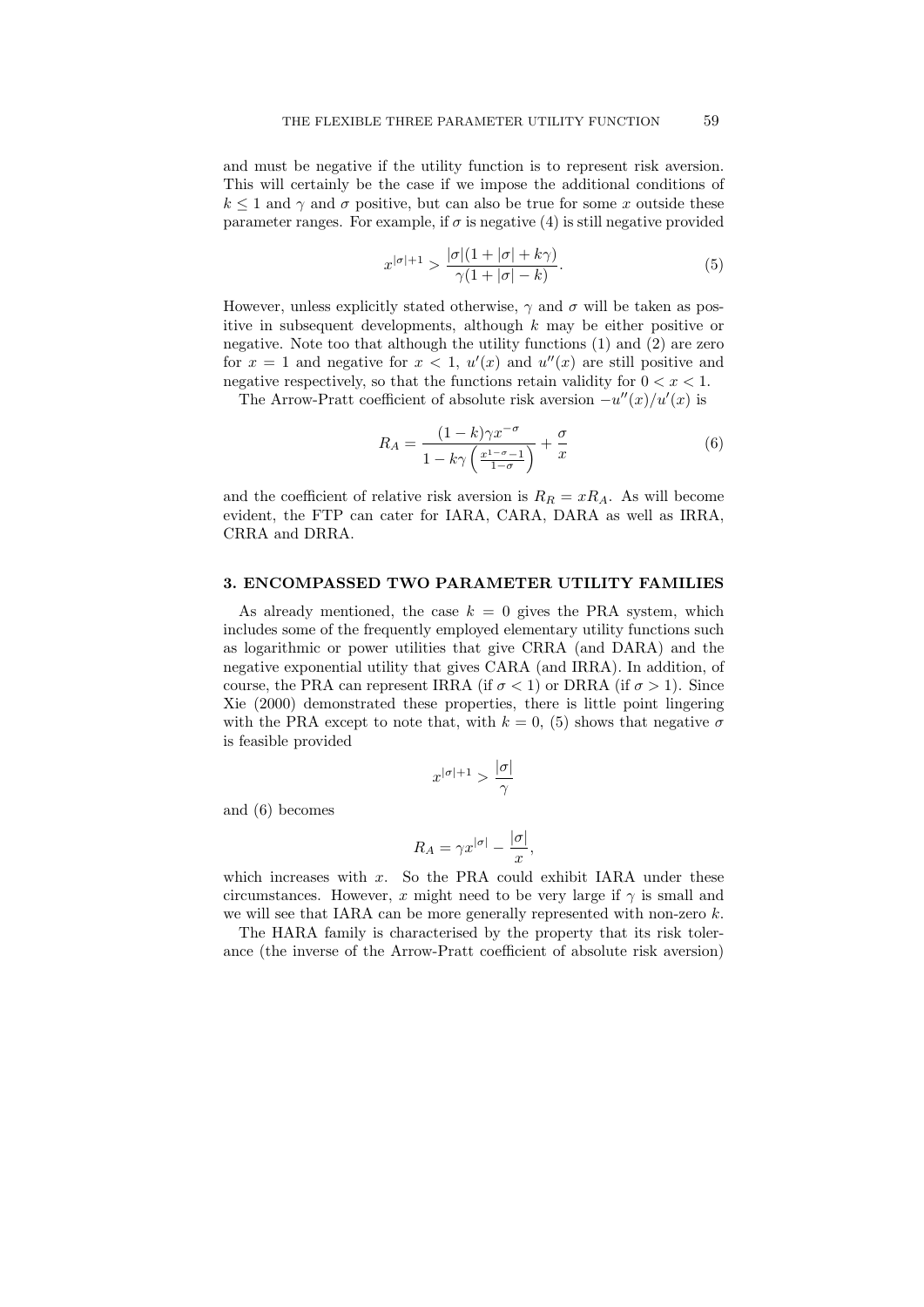#### 60 DENIS CONNIFFE

is a linear function of wealth. This can lead to convenient simplifications in various applications, for example, linearity of the savings-consumption relationship in some economic growth models. Clearly the inverse of (6) is a linear function of x if either  $\sigma = 1$  and  $k = 0$ , or  $\sigma = 0$ . The former case again leads to PRA utilities with the CRRA property, which are common to both the PRA and HARA families. The latter case covers the remaining HARA utilities that are not PRA utilities<sup>2</sup>. The coefficient of absolute risk aversion is

$$
R_A = \frac{(1-k)\gamma}{1+k\gamma - k\gamma x}.
$$

If  $k$  is positive the denominator decreases as  $x$  increases, implying IARA. Clearly,  $x < 1+1/(k\gamma)$  is required and in fact this is the upper bound for x obtained by putting  $\sigma = 0$  in (3). The corresponding upper bound on the utility is  $1/\gamma$ , the same as that for the PRA utility as  $x \to \infty$ . This bound for x can be interpreted as a saturation level where  $R_A$  goes to infinity. For the case  $k = 1/2$  it is easily seen that (2) becomes

$$
u(x)=-(1+\frac{\gamma}{4})+(1+\frac{\gamma}{4})x-\frac{\gamma}{4}x^2,
$$

the familiar quadratic utility function. Obviously, any other value of  $k$ between zero and one will also produce a utility function with a saturation level. Taking  $k = 1$  would give the risk neutral linear form.

If k is negative  $R_A$  may be written

$$
R_A = \frac{(1+|k|)\gamma}{|k|\gamma x + (1-|k|\gamma)}
$$

where  $x > 1 - 1/(|k|\gamma)$  and this lower bound can be interpreted as a subsistence level of income or wealth. This branch of the HARA family is commonly called the Stone-Geary class by analogy with the subsistence quantities incorporated in the famous linear expenditure commodity demand system. Since the denominator of  $R_A$  increases with x, DARA holds as  $x$  increases from the subsistence level. The branch can be further classified in terms of relative risk aversion behaviour. Since

$$
R_R = \frac{(1+|k|)\gamma}{|k|\gamma + (1-|k|\gamma)/x}
$$

the denominator decreases as x increases if  $|k|\gamma < 1$ , so that IRRA results. If  $|k|\gamma > 1$  the denominator increases as x increases, so DRRA results.

<sup>&</sup>lt;sup>2</sup>However, the special case  $k = 0$  and  $\sigma = 0$ , which gives CARA, is also a PRA case.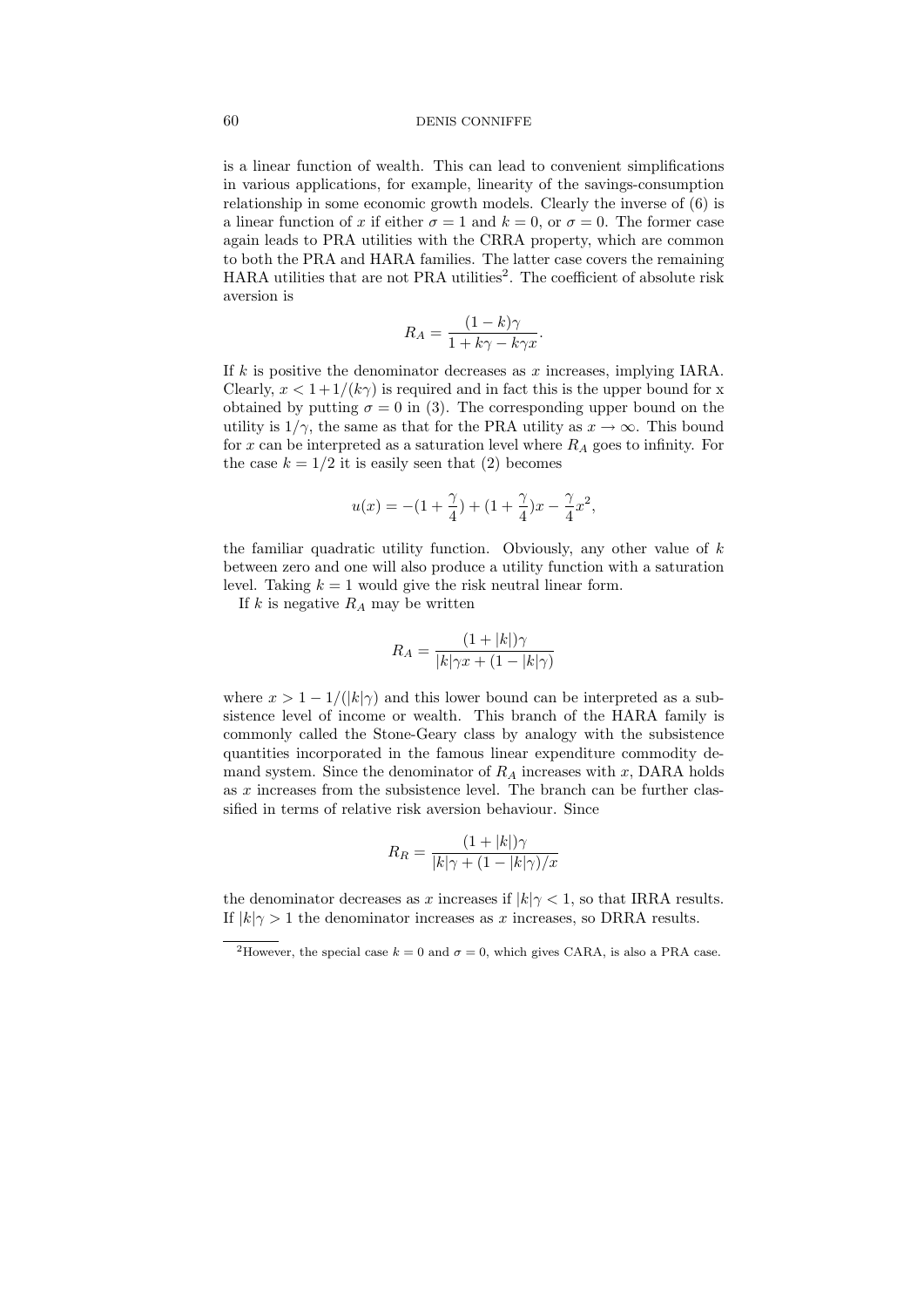Many other two parameter special cases of the FTP are possible. For example, taking  $\sigma = 1$  in (2) gives

$$
u(x) = \frac{1}{\gamma} \left[ 1 - (1 - k\gamma \log x)^{\frac{1}{k}} \right],
$$

where, from  $(3)$ ,

 $x < e^{\frac{1}{k\gamma}}$ 

if k is positive. For small  $\gamma$  this need not restrict the range of x greatly. For this case (6) gives

$$
R_A = \frac{(1-k)\gamma}{x(1-k\gamma \log x)} + \frac{1}{x}
$$

and since there is an upper bound (for positive  $k$ ) IARA must eventually hold as x increases. But initially decreases as x increases<sup>3</sup> so that DARA will hold through some interval at first. Since

$$
R_R = \frac{(1-k)\gamma}{1-k\gamma \log x} + 1
$$

and the denominator decreases as  $x$  increases. IRRA holds over the full range of x. For k negative it is easily verified that both DARA and DRRA hold. So the relative risk aversion properties of (7) are similar to those of (1) with the sign of k playing the same role as that of  $1 - \sigma$ .

However, the evolving absolute risk aversion behaviour exhibited by (7) for positive k might sometimes be a relevant property.

Another two-parameter utility is obtained by setting  $k = 1 - \sigma$  in (2) giving

$$
u(x) = \frac{1}{\gamma} \left\{ 1 - [1 - \gamma (x^{1-\sigma} - 1)]^{\frac{1}{1-\sigma}} \right\}.
$$

This has a saturation level of income and IRRA if  $\sigma$  < 1, a subsistence level and DRRA if  $\sigma > 1$ , and some potential for non-monotonic absolute risk aversion properties.

## 4. THE THREE PARAMETER UTILITY AGAIN

The previous section comprised special two parameter cases of (2). For the full three parameter form, the situations of lower and upper bounds

<sup>&</sup>lt;sup>3</sup>The derivative of  $R_A$  evaluated at  $x = 1$  is easily seen to be  $k(1-k)\gamma^2 - (1-k)\gamma - 1$ , which must be negative unless  $\gamma$  is large.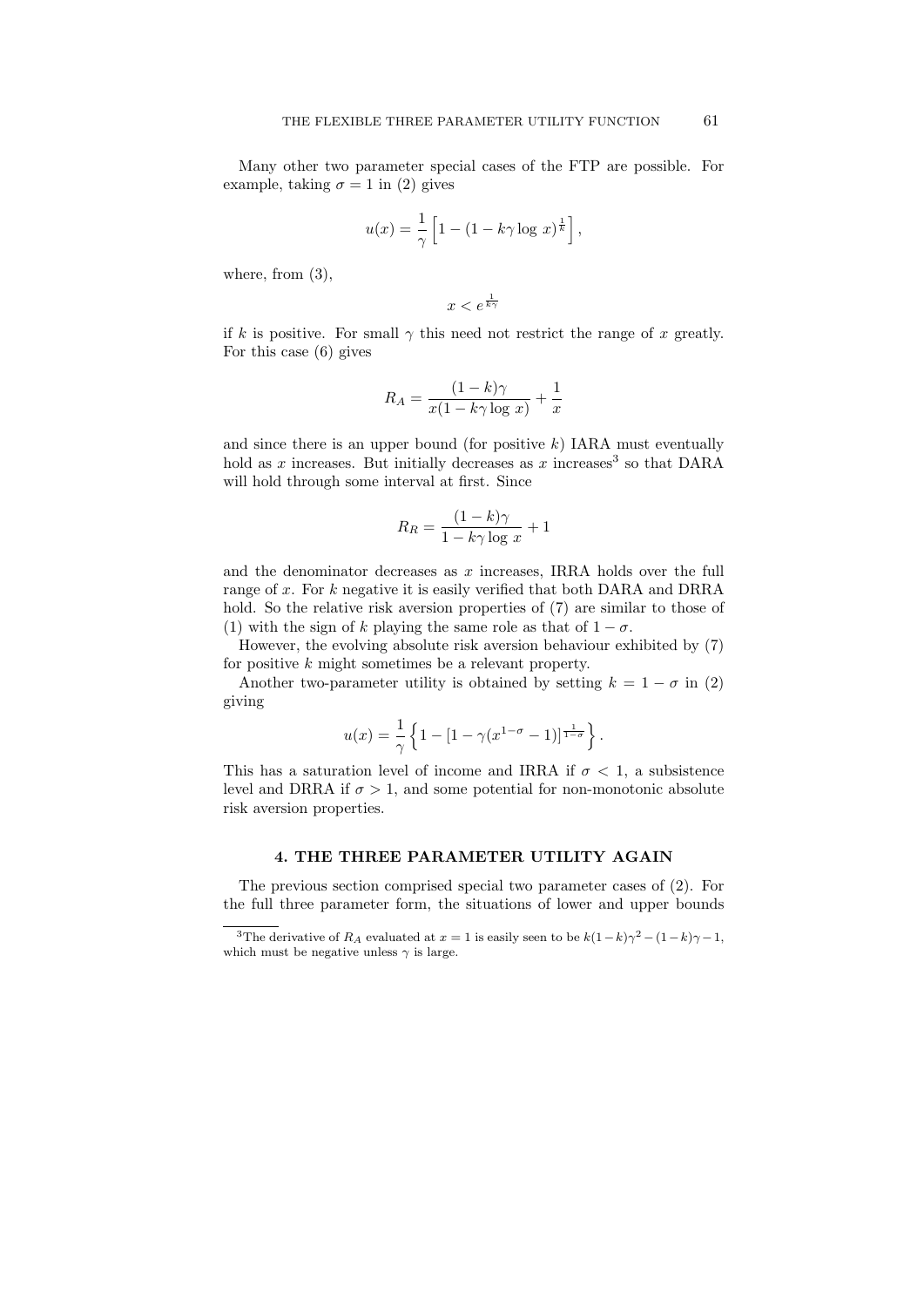### 62 DENIS CONNIFFE

corresponding to subsistence and saturation levels can again occur. But the unbounded situation can also arise without having to set  $k = 0$ . For  $k > 0$ , (3) implies that

$$
x^{1-\sigma} < 1 + \frac{1-\sigma}{k\gamma}.
$$

For  $\sigma$  < 1, this is a finite upper bound as long as neither k nor  $\gamma$  go to zero. But for  $\sigma > 1$ ,

$$
x^{1-\sigma} > 1 - \frac{\sigma - 1}{k\gamma}
$$

and if  $(\sigma - 1)/(k\gamma) \geq 1$ , this places no restriction on x other than that it be positive, as it certainly is. If k is negative and  $\sigma < 1$ 

$$
x^{1-\sigma} > 1 - \frac{1-\sigma}{|k|\gamma},
$$

which again places no bound on x if  $(\sigma-1)/(|k|\gamma) \geq 1$  and otherwise gives a lower bound. For k negative and  $\sigma > 1$ 

$$
x^{\sigma-1} > \left(1 + \frac{\sigma-1}{|k| \gamma}\right)^{-1},
$$

giving a lower bound for x between 0 and 1.

Not surprisingly, the absolute risk aversion properties depend on functions of parameters closely related to those determining bounds. The  $R_A$ formula (6) may be rewritten

$$
R_A = \frac{1}{x} \left[ \frac{(1-k)\gamma}{x^{\sigma-1} \left( 1 + \frac{k\gamma}{1-\sigma} \right) - \frac{k\gamma}{1-\sigma}} + \sigma \right].
$$

The first term in the product, the reciprocal of  $x$ , always decreases with x. The behaviour of the second term depends on the sign and size of  $k$ and size of  $\sigma$ . For  $\sigma > 1$  and  $k\gamma/(1 - \sigma) > -1$  this term also decreases so DARA holds for all x. But IARA can hold at other parameter values and if there is a saturation level IARA must hold as it is approached, even if DARA holds at lower  $x$ .

Relative risk aversion properties are more easily summarised. It is easy to show that

$$
\frac{\partial R_R}{\partial x} = \frac{(1-k)\gamma x^{\sigma-2} (1+k\gamma-\sigma)}{\left[x^{\sigma-1} \left(1+\frac{k\gamma}{1-\sigma}\right)-\frac{k\gamma}{1-\sigma}\right]^2}.
$$

So IRRA holds for all x if  $i+k\gamma > \sigma$  and DRRA holds for all x if  $i+k\gamma < \sigma$ .